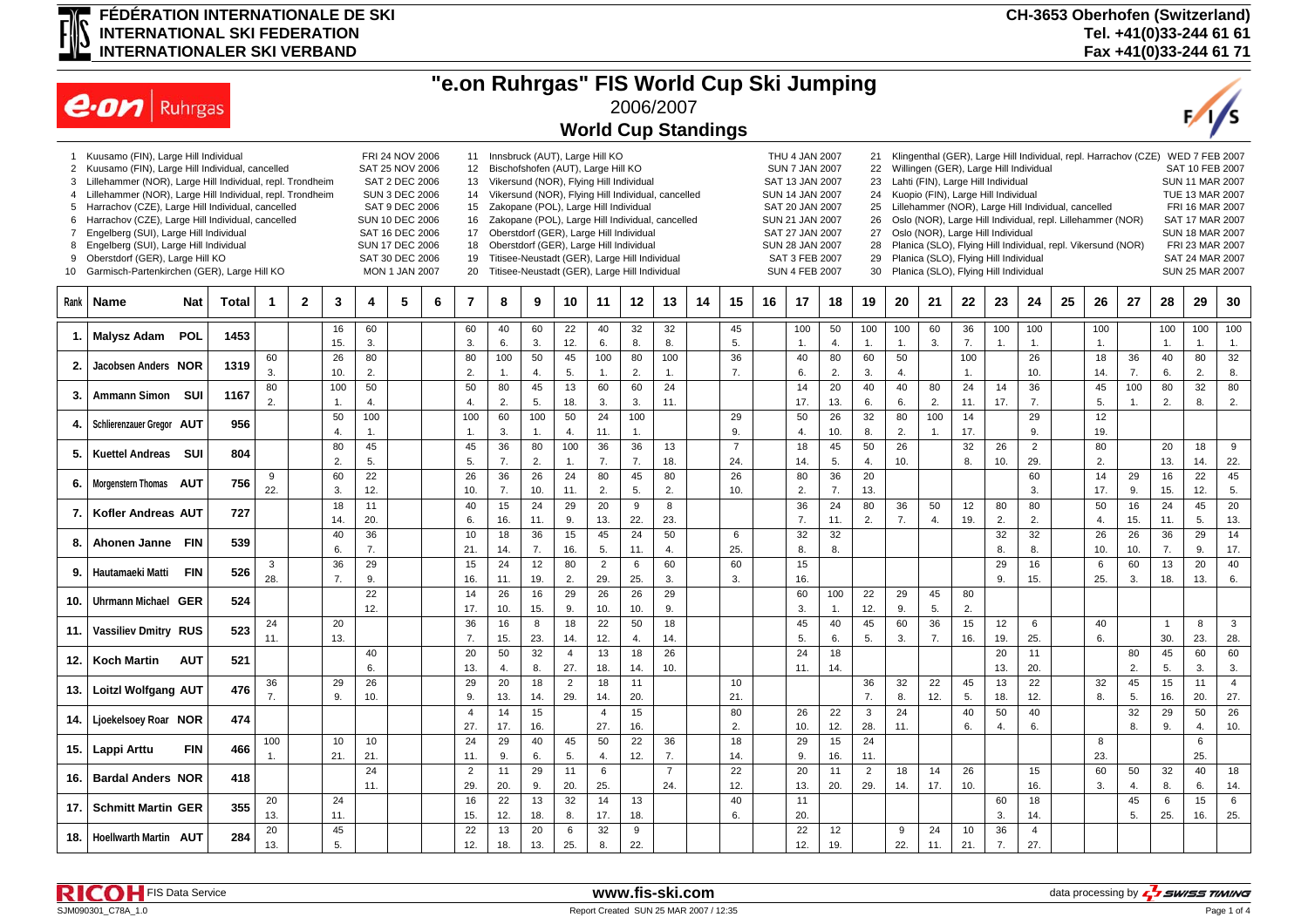|      | $e$ on Ruhrgas                      |                                                                                                                                                                                                                                                                                                                                                                                                                                                                                                                           |                       |  |                       |                       |  |  |                       |                       |                       |                     |                       | 2006/2007             |           | "e.on Ruhrgas" FIS World Cup Ski Jumping |                       |                       |                       |                       |                       |                       |                       |                       |                       |                       |                       |                        |                       |                        |
|------|-------------------------------------|---------------------------------------------------------------------------------------------------------------------------------------------------------------------------------------------------------------------------------------------------------------------------------------------------------------------------------------------------------------------------------------------------------------------------------------------------------------------------------------------------------------------------|-----------------------|--|-----------------------|-----------------------|--|--|-----------------------|-----------------------|-----------------------|---------------------|-----------------------|-----------------------|-----------|------------------------------------------|-----------------------|-----------------------|-----------------------|-----------------------|-----------------------|-----------------------|-----------------------|-----------------------|-----------------------|-----------------------|-----------------------|------------------------|-----------------------|------------------------|
|      |                                     |                                                                                                                                                                                                                                                                                                                                                                                                                                                                                                                           |                       |  |                       |                       |  |  |                       |                       |                       |                     |                       |                       |           |                                          |                       |                       |                       |                       |                       |                       |                       |                       |                       |                       |                       |                        |                       |                        |
| Rank | Name                                | <b>World Cup Standings</b><br>5<br>$\mathbf{2}$<br>$\overline{7}$<br>12<br>13<br>15<br>24<br>25<br><b>Total</b><br>3<br>6<br>8<br>9<br>10<br>11<br>14<br>16<br>17<br>18<br>19<br>20<br>21<br>22<br>23<br>26<br>27<br>28<br>29<br><b>Nat</b><br>$\mathbf 1$<br>4<br>12<br>12<br>18<br>$7\overline{ }$<br>11<br>13<br>13<br>15<br>29<br>45<br>12<br>18<br>16<br>6<br>11<br>4<br>24<br>-1<br>282<br>19.<br>30.<br>14.<br>25.<br>20.<br>24.<br>20.<br>19.<br>27.<br>18.<br>18.<br>16.<br>5.<br>19.<br>9.<br>11.<br>14.<br>15. |                       |  |                       |                       |  |  |                       |                       |                       |                     |                       |                       |           |                                          |                       | 30                    |                       |                       |                       |                       |                       |                       |                       |                       |                       |                        |                       |                        |
| 19.  | <b>Kornilov Denis RUS</b>           |                                                                                                                                                                                                                                                                                                                                                                                                                                                                                                                           |                       |  |                       |                       |  |  |                       |                       |                       |                     |                       |                       |           |                                          |                       |                       |                       |                       |                       |                       |                       |                       |                       |                       |                       |                        |                       | 15<br>16.              |
| 20.  | <b>Hilde Tom</b><br><b>NOR</b>      | 281                                                                                                                                                                                                                                                                                                                                                                                                                                                                                                                       |                       |  | 15<br>16.             |                       |  |  |                       |                       |                       | $\mathbf{3}$<br>28. |                       | 20<br>13.             | 10<br>21. |                                          | 50<br>4.              | 9<br>22.              | 29<br>9.              | $\overline{1}$<br>30. | $10$<br>21.           |                       | 22<br>12.             | 15<br>16.             | 9<br>22.              | 13<br>18.             | 10<br>21.             | 26<br>10.              | 10<br>21.             | 29<br>9.               |
| 21.  | <b>Ipatov Dmitry</b><br><b>RUS</b>  | 260                                                                                                                                                                                                                                                                                                                                                                                                                                                                                                                       |                       |  | $\overline{4}$<br>27. |                       |  |  |                       | 6<br>25.              |                       | 14<br>17.           | 9<br>22.              |                       | 9<br>22.  |                                          |                       | 13<br>18.             | $\overline{7}$<br>24. | 18<br>14.             | 8<br>23.              | 29<br>9.              | 11<br>20.             | 45<br>5.              | 20<br>13.             | 36<br>7.              | 20<br>13.             |                        |                       | 11<br>20.              |
| 22.  | <b>CZE</b><br>Janda Jakub           | 253                                                                                                                                                                                                                                                                                                                                                                                                                                                                                                                       |                       |  | 8<br>23.              | 15<br>16.             |  |  | 18<br>14.             | 45<br>5.              | 10<br>21.             | 20<br>13.           | 12<br>19.             | $\overline{4}$<br>27. |           |                                          | 9<br>22.              | 6<br>25.              |                       | 15<br>16.             | 14<br>17.             | 15<br>16.             | 6<br>25.              | 6<br>25.              | 50<br>4.              |                       |                       |                        |                       |                        |
| 23.  | Damjan Jernej SLO                   | 225                                                                                                                                                                                                                                                                                                                                                                                                                                                                                                                       | $\overline{4}$<br>27. |  | 32<br>8.              | $\overline{2}$<br>29. |  |  |                       |                       | 9<br>22.              |                     |                       |                       |           |                                          |                       |                       |                       |                       |                       |                       | 60<br>3.              | 8<br>23.              |                       | $\overline{4}$<br>27. |                       | 60<br>3.               | 24<br>11.             | 22<br>12.              |
| 24.  | Pettersen Sigurd NOR                | 210                                                                                                                                                                                                                                                                                                                                                                                                                                                                                                                       | 16<br>15.             |  |                       | $\overline{4}$<br>27. |  |  |                       |                       |                       |                     |                       |                       |           |                                          |                       |                       |                       | 11<br>20.             | 22<br>12.             |                       | 50<br>4.              |                       | 12<br>19.             | 24<br>11.             |                       | 12<br>19.              | 9<br>22.              | 50<br>4.               |
| 25.  | <b>Ritzerfeld Joerg GER</b>         | 187                                                                                                                                                                                                                                                                                                                                                                                                                                                                                                                       | 11<br>20.             |  | 5<br>26.              | 16<br>15.             |  |  | 13<br>18.             | 12<br>19.             | 22<br>12.             | 8<br>23.            | 5<br>26.              |                       | 11<br>20. |                                          | 24<br>11.             | $\overline{7}$<br>24. | 10<br>21.             | 10<br>21.             | $\overline{7}$<br>24. |                       | $\overline{4}$<br>27. | 9<br>22.              |                       |                       | 8<br>23.              |                        |                       | $5\phantom{.0}$<br>26. |
| 26.  | Kasai Noriaki<br><b>JPN</b>         | 182                                                                                                                                                                                                                                                                                                                                                                                                                                                                                                                       |                       |  |                       |                       |  |  |                       |                       |                       | 60<br>3.            | 3<br>28.              |                       |           |                                          |                       |                       |                       |                       | 16<br>15.             | 14<br>17.             | 16<br>15.             | 12<br>19.             |                       | 29<br>9.              | 22<br>12.             |                        | 3<br>28.              | $\overline{7}$<br>24.  |
| 27.  | <b>Kranjec Robert SLO</b>           | 179                                                                                                                                                                                                                                                                                                                                                                                                                                                                                                                       |                       |  | 13<br>18.             | 14<br>17.             |  |  | 11<br>20.             |                       |                       | 5<br>26.            |                       |                       | 20<br>13. |                                          | 14<br>17.             |                       |                       |                       |                       |                       |                       |                       | 8<br>23.              |                       |                       | 50<br>4.               | 36<br>7.              | 8<br>23.               |
| 28.  | Olli Harri<br><b>FIN</b>            | 176                                                                                                                                                                                                                                                                                                                                                                                                                                                                                                                       |                       |  |                       |                       |  |  |                       |                       | 14<br>17.             |                     | 10<br>21.             | 3<br>28.              | 45<br>5.  |                                          | $\overline{1}$<br>30. |                       | 4<br>27.              | 26<br>10.             |                       |                       |                       |                       | $\overline{1}$<br>30. | 11<br>20.             | $\overline{2}$<br>29. | 10<br>21.              | 13<br>18.             | 36<br>7.               |
| 29.  | Romoeren Bjoern Einar NOR           | 174                                                                                                                                                                                                                                                                                                                                                                                                                                                                                                                       |                       |  |                       |                       |  |  | 32<br>8.              | $\overline{4}$<br>27. | 3<br>28.              | 45<br>5.            |                       |                       | 22<br>12. |                                          |                       |                       | 6<br>25.              |                       |                       | 8<br>23.              | 9<br>22.              |                       |                       |                       |                       | $5\phantom{.0}$<br>26. | 26<br>10.             | 14<br>17.              |
| 30.  | <b>Stoch Kamil</b><br><b>POL</b>    | 168                                                                                                                                                                                                                                                                                                                                                                                                                                                                                                                       |                       |  |                       | 5<br>26.              |  |  |                       |                       | $\overline{2}$<br>29. | 10<br>21.           | 16<br>15.             | 29<br>9.              | 6<br>25.  |                                          |                       |                       |                       | 14<br>17.             |                       | $\overline{7}$<br>24. |                       | 22<br>12.             | 14<br>17.             |                       | 12<br>19.             | $\overline{7}$<br>24.  |                       | 24<br>11.              |
| 31.  | <b>Innauer Mario AUT</b>            | 161                                                                                                                                                                                                                                                                                                                                                                                                                                                                                                                       |                       |  |                       |                       |  |  |                       |                       |                       |                     | 15<br>16.             | 16<br>15.             |           |                                          | 20<br>13.             | 16<br>15.             |                       | 29<br>9.              | 45<br>5.              | 20<br>13.             |                       |                       |                       |                       |                       |                        |                       |                        |
| 32.  | <b>Hajek Antonin CZE</b>            | 160                                                                                                                                                                                                                                                                                                                                                                                                                                                                                                                       |                       |  |                       |                       |  |  |                       |                       |                       |                     |                       |                       |           |                                          | 12<br>19.             | 10<br>21.             | 16<br>15.             |                       |                       | 16<br>15.             | $\overline{7}$<br>24. | 40<br>6.              |                       | 22<br>12.             | $\mathbf{3}$<br>28.   | 8<br>23.               | 14<br>17.             | 12<br>19.              |
| 33.  | <b>Widhoelzl Andreas AUT</b>        | 158                                                                                                                                                                                                                                                                                                                                                                                                                                                                                                                       |                       |  | 11<br>20.             |                       |  |  |                       |                       | $\overline{7}$<br>24. |                     | 8<br>23.              | $\overline{7}$<br>24. | 40<br>6.  |                                          |                       |                       | 5<br>26.              |                       |                       | 18<br>14.             | 20<br>13.             | 16<br>15.             |                       |                       | 5<br>26.              | 11<br>20.              |                       | 10<br>21.              |
| 34.  | Lindstroem Veli-Matti<br><b>FIN</b> | 130                                                                                                                                                                                                                                                                                                                                                                                                                                                                                                                       | 50<br>4.              |  | 22<br>12.             |                       |  |  | 8<br>23.              |                       | 6<br>25.              |                     | $\overline{7}$<br>24. |                       |           |                                          | 11<br>20.             |                       |                       | 16<br>15.             |                       |                       |                       |                       |                       |                       | 9<br>22.              |                        |                       | $\overline{1}$<br>30.  |
| 35.  | <b>AUT</b><br><b>Pauli Arthur</b>   | 118                                                                                                                                                                                                                                                                                                                                                                                                                                                                                                                       |                       |  |                       |                       |  |  |                       |                       |                       |                     |                       | 40<br>6.              | 16<br>15. |                                          | $\overline{2}$<br>29. |                       |                       |                       |                       | 40<br>6.              | 18<br>14.             |                       |                       |                       |                       |                        |                       | $\overline{2}$<br>29.  |
| 36.  | <b>Urbanc Rok</b><br><b>SLO</b>     | 114                                                                                                                                                                                                                                                                                                                                                                                                                                                                                                                       |                       |  |                       |                       |  |  |                       |                       |                       |                     |                       |                       | 14<br>17. |                                          | 100<br>1.             |                       |                       |                       |                       |                       |                       |                       |                       |                       |                       |                        |                       |                        |
| 37.  | <b>Pikl Primoz</b><br><b>SLO</b>    | 110                                                                                                                                                                                                                                                                                                                                                                                                                                                                                                                       | 15<br>16.             |  | 14<br>17.             | 13<br>18.             |  |  |                       | $\overline{2}$<br>29. |                       |                     |                       |                       |           |                                          |                       |                       |                       |                       |                       |                       | 8<br>23.              | 3<br>28.              | 5<br>26.              | $\overline{1}$<br>30. | $\overline{7}$<br>24  | 14<br>17.              | 12<br>19.             | 16<br>15.              |
| 38.  | Morassi Andrea ITA                  | 97                                                                                                                                                                                                                                                                                                                                                                                                                                                                                                                        |                       |  |                       |                       |  |  |                       |                       |                       |                     |                       |                       |           |                                          |                       | $\overline{2}$<br>29. | 60<br>3.              |                       |                       |                       |                       |                       |                       | $\overline{2}$<br>29. | $\overline{4}$<br>27. | 22<br>12.              | $\overline{7}$<br>24. |                        |
| 39.  | Koudelka Roman CZE                  | 87                                                                                                                                                                                                                                                                                                                                                                                                                                                                                                                        |                       |  |                       |                       |  |  | $\overline{1}$<br>30. |                       | $\overline{1}$<br>30. | 16<br>15.           |                       |                       |           |                                          |                       | 5<br>26.              | 8<br>23.              | 9<br>22.              | 13<br>18.             | 32<br>8.              | $\overline{2}$<br>29. |                       |                       |                       |                       |                        |                       |                        |
| 40.  | <b>FIN</b><br>Kiuru Tami            | 74                                                                                                                                                                                                                                                                                                                                                                                                                                                                                                                        | 10<br>21.             |  |                       | 6<br>25.              |  |  |                       |                       |                       |                     |                       |                       | 5<br>26.  |                                          | $\overline{4}$<br>27. |                       |                       |                       |                       |                       |                       | 5<br>26.              | 13<br>18.             | 18<br>14.             | 13<br>18.             |                        |                       |                        |
|      | 41.   Happonen Janne FIN            | 68                                                                                                                                                                                                                                                                                                                                                                                                                                                                                                                        |                       |  |                       |                       |  |  | $\overline{7}$<br>24. |                       | 5<br>26.              | 9<br>22.            |                       |                       |           |                                          |                       | 13<br>18.             | 14<br>17.             |                       | 20<br>13.             |                       |                       |                       |                       |                       |                       |                        |                       |                        |
| 42.  | Solem Morten NOR                    | 63                                                                                                                                                                                                                                                                                                                                                                                                                                                                                                                        |                       |  | 9<br>22.              | $\overline{7}$<br>24. |  |  |                       |                       |                       |                     |                       |                       |           |                                          | 32<br>8.              | 8<br>23.              |                       |                       |                       |                       |                       | $\overline{7}$<br>24. |                       |                       |                       |                        |                       |                        |
| 43.  | Schneider Balthasar AUT             | 59                                                                                                                                                                                                                                                                                                                                                                                                                                                                                                                        |                       |  |                       |                       |  |  |                       |                       |                       |                     |                       | 14<br>17.             | 15<br>16. |                                          |                       |                       |                       |                       |                       |                       |                       |                       | 8<br>23.              | 22<br>12.             |                       |                        |                       |                        |

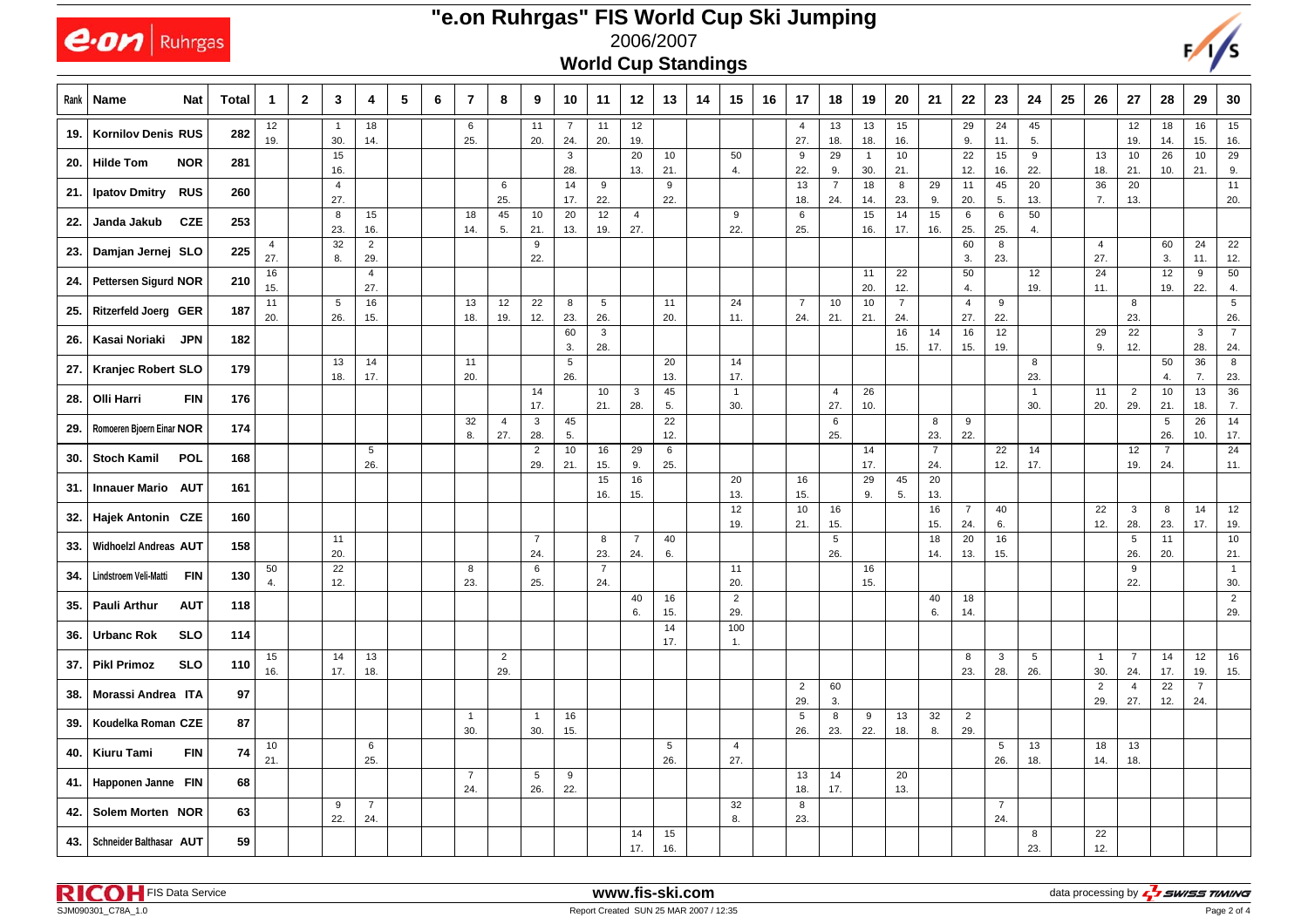|     | $ e$ <i>on</i>   Ruhrgas        |            |              |                       |              |                       |                       |            |                |                |                       |   |                     | <b>World Cup Standings</b> |                        | 2006/2007             |    |           |    |                     |                       |                       |                       |                       |                        |                       |            |    |                       |                       |                       |                   | $\frac{1}{s}$ |
|-----|---------------------------------|------------|--------------|-----------------------|--------------|-----------------------|-----------------------|------------|----------------|----------------|-----------------------|---|---------------------|----------------------------|------------------------|-----------------------|----|-----------|----|---------------------|-----------------------|-----------------------|-----------------------|-----------------------|------------------------|-----------------------|------------|----|-----------------------|-----------------------|-----------------------|-------------------|---------------|
|     | Rank   Name                     | <b>Nat</b> | <b>Total</b> | $\mathbf{1}$          | $\mathbf{2}$ | $\mathbf{3}$          | 4                     | $\sqrt{5}$ | $6\phantom{1}$ | $\overline{7}$ | 8                     | 9 | 10                  | 11                         | 12                     | 13                    | 14 | 15        | 16 | 17                  | 18                    | 19                    | 20                    | 21                    | 22                     | 23                    | ${\bf 24}$ | 25 | ${\bf 26}$            | 27                    | 28                    | 29                | 30            |
| 44. | Lazzaroni David FRA             |            | 56           | $\overline{7}$<br>24. |              |                       |                       |            |                |                |                       |   |                     |                            |                        |                       |    |           |    |                     |                       |                       |                       |                       |                        |                       |            |    | 9<br>22.              | 26<br>10.             | 9<br>22.              | $\sqrt{5}$<br>26. |               |
|     | 45. Stensrud Henning NOR        |            | 55           |                       |              | 12<br>19.             | 13<br>18.             |            |                |                |                       |   |                     |                            |                        |                       |    |           |    |                     |                       |                       | $\overline{4}$<br>27. | 26<br>10.             |                        |                       |            |    |                       |                       |                       |                   |               |
|     | 45. Zhaparov Radik KAZ          |            | 55           |                       |              |                       |                       |            |                |                |                       |   |                     |                            |                        | $\overline{1}$<br>30. |    |           |    |                     |                       |                       |                       | 12<br>19.             |                        |                       | 24<br>11.  |    |                       | 18<br>14.             |                       |                   |               |
| 47. | <b>Ulmer Christian GER</b>      |            | 54           | 32<br>8.              |              |                       |                       |            |                |                | 3<br>28.              |   |                     |                            |                        |                       |    |           |    | $\mathbf{1}$<br>30. |                       |                       |                       |                       |                        |                       |            |    | $\mathbf{3}$<br>28.   | 15<br>16.             |                       |                   |               |
| 48. | Fettner Manuel AUT              |            | 48           | $\overline{c}$<br>29. |              |                       |                       |            |                |                | $\overline{7}$<br>24. |   |                     | 29<br>9.                   | 10<br>21.              |                       |    |           |    |                     |                       |                       |                       |                       |                        |                       |            |    |                       |                       |                       |                   |               |
| 49. | Colloredo Sebastian ITA         |            | 47           |                       |              |                       | 32<br>8.              |            |                |                | 9<br>22.              |   |                     | $\overline{1}$<br>30.      | $5\phantom{.0}$<br>26. |                       |    |           |    |                     |                       |                       |                       |                       |                        |                       |            |    |                       |                       |                       |                   |               |
| 50. | Neumayer Michael GER            |            | 45           | 45<br>5.              |              |                       |                       |            |                |                |                       |   |                     |                            |                        |                       |    |           |    |                     |                       |                       |                       |                       |                        |                       |            |    |                       |                       |                       |                   |               |
| 51. | Landert Guido SUI               |            | 43           | 40<br>6.              |              | $\mathbf{3}$<br>28.   |                       |            |                |                |                       |   |                     |                            |                        |                       |    |           |    |                     |                       |                       |                       |                       |                        |                       |            |    |                       |                       |                       |                   |               |
| 52. | Okabe Takanobu JPN              |            | 42           |                       |              |                       |                       |            |                |                | $\sqrt{5}$<br>26.     |   |                     |                            |                        |                       |    |           |    |                     |                       | $\overline{4}$<br>27. |                       |                       |                        | 18<br>14.             |            |    | 15<br>16.             |                       |                       |                   |               |
|     | 53. Rosliakov Ilja RUS          |            | 41           |                       |              |                       | 8<br>23.              |            |                |                |                       |   |                     |                            |                        | $\mathbf{3}$<br>28.   |    | 5<br>26.  |    |                     | 9<br>22.              |                       | $\overline{c}$<br>29. |                       | $\overline{1}$<br>30.  | 10<br>21.             | 3<br>28.   |    |                       |                       |                       |                   |               |
|     | 54.   Hakola Lauri              | <b>FIN</b> | 35           | 26<br>10.             |              |                       |                       |            |                |                |                       |   |                     |                            |                        |                       |    |           |    |                     |                       |                       |                       | 9<br>22.              |                        |                       |            |    |                       |                       |                       |                   |               |
|     | 55. Zyla Piotr                  | <b>POL</b> | 34           |                       |              |                       |                       |            |                |                |                       |   |                     |                            |                        |                       |    |           |    |                     |                       |                       | 12<br>19.             | 11<br>20.             |                        | $\overline{4}$<br>27. |            |    | $\overline{7}$<br>24. |                       |                       |                   |               |
| 55. | Hautamaeki Jussi                | <b>FIN</b> | 34           |                       |              |                       |                       |            |                |                |                       |   |                     |                            |                        |                       |    |           |    |                     |                       | 8<br>23.              | 11<br>20.             | 10<br>21.             | $5\phantom{.0}$<br>26. |                       |            |    |                       |                       |                       |                   |               |
| 57. | Matura Jan                      | <b>CZE</b> | 33           |                       |              |                       |                       |            |                | 9<br>22.       |                       |   |                     |                            |                        | 12<br>19.             |    | 9<br>22.  |    | 3<br>28.            |                       |                       |                       |                       |                        |                       |            |    |                       |                       |                       |                   |               |
| 58. | Keituri Kalle                   | <b>FIN</b> | 29           | 29<br>9.              |              |                       |                       |            |                |                |                       |   |                     |                            |                        |                       |    |           |    |                     |                       |                       |                       |                       |                        |                       |            |    |                       |                       |                       |                   |               |
|     | 59.   Moellinger Michael SUI    |            | 28           |                       |              |                       |                       |            |                | 3<br>28.       |                       |   | $\mathbf{1}$<br>30. |                            |                        |                       |    | 15<br>16. |    |                     | $\overline{2}$<br>29. | 6<br>25.              |                       | $\overline{1}$<br>30. |                        |                       |            |    |                       |                       |                       |                   |               |
|     | 60. Hula Stefan                 | <b>POL</b> | 26           | 22<br>12.             |              | $\overline{2}$<br>29. |                       |            |                |                |                       |   |                     |                            |                        | $\overline{2}$<br>29. |    |           |    |                     |                       |                       |                       |                       |                        |                       |            |    |                       |                       |                       |                   |               |
| 60. | Ito Daiki                       | <b>JPN</b> | 26           |                       |              |                       |                       |            |                |                |                       |   |                     |                            |                        |                       |    |           |    |                     |                       | 12<br>19.             | $\mathbf{1}$<br>30.   |                       | 13<br>18.              |                       |            |    |                       |                       |                       |                   |               |
| 60. | <b>Descombes Sevoie Vincent</b> | <b>FRA</b> | 26           |                       |              | $\overline{7}$<br>24. | 9<br>22.              |            |                |                | 10<br>21.             |   |                     |                            |                        |                       |    |           |    |                     |                       |                       |                       |                       |                        |                       |            |    |                       |                       |                       |                   |               |
|     | 63.   Aren Andreas SWE          |            | 21           | 14<br>17.             |              | 6<br>25.              | $\overline{1}$<br>30. |            |                |                |                       |   |                     |                            |                        |                       |    |           |    |                     |                       |                       |                       |                       |                        |                       |            |    |                       |                       |                       |                   |               |
|     | 63. Benkovic Rok SLO            |            | ${\bf 21}$   |                       |              |                       |                       |            |                | 13<br>18.      | 8<br>23.              |   |                     |                            |                        |                       |    |           |    |                     |                       |                       |                       |                       |                        |                       |            |    |                       |                       |                       |                   |               |
|     | 65. Mazoch Jan                  | <b>CZE</b> | 16           |                       |              |                       |                       |            |                |                |                       |   |                     |                            |                        |                       |    | 16<br>15. |    |                     |                       |                       |                       |                       |                        |                       |            |    |                       |                       |                       |                   |               |
|     | 65. Hocke Stephan GER           |            | 16           |                       |              |                       |                       |            |                |                |                       |   |                     |                            |                        |                       |    | 13<br>18. |    |                     |                       |                       |                       |                       | $\mathbf{3}$<br>28.    |                       |            |    |                       |                       |                       |                   |               |
|     | 65. Takeuchi Taku JPN           |            | 16           | 8<br>23.              |              |                       |                       |            |                |                |                       |   |                     |                            |                        |                       |    |           |    |                     |                       |                       |                       |                       |                        |                       |            |    | $\sqrt{5}$<br>26.     | $\overline{1}$<br>30. | $\overline{2}$<br>29. |                   |               |
|     | 68. Mueller Roland AUT          |            | 15           |                       |              |                       |                       |            |                |                |                       |   |                     |                            |                        |                       |    |           |    |                     |                       |                       |                       |                       |                        |                       |            |    |                       | 15<br>16.             |                       |                   |               |



## **"e.on Ruhrgas" FIS World Cup Ski Jumping**